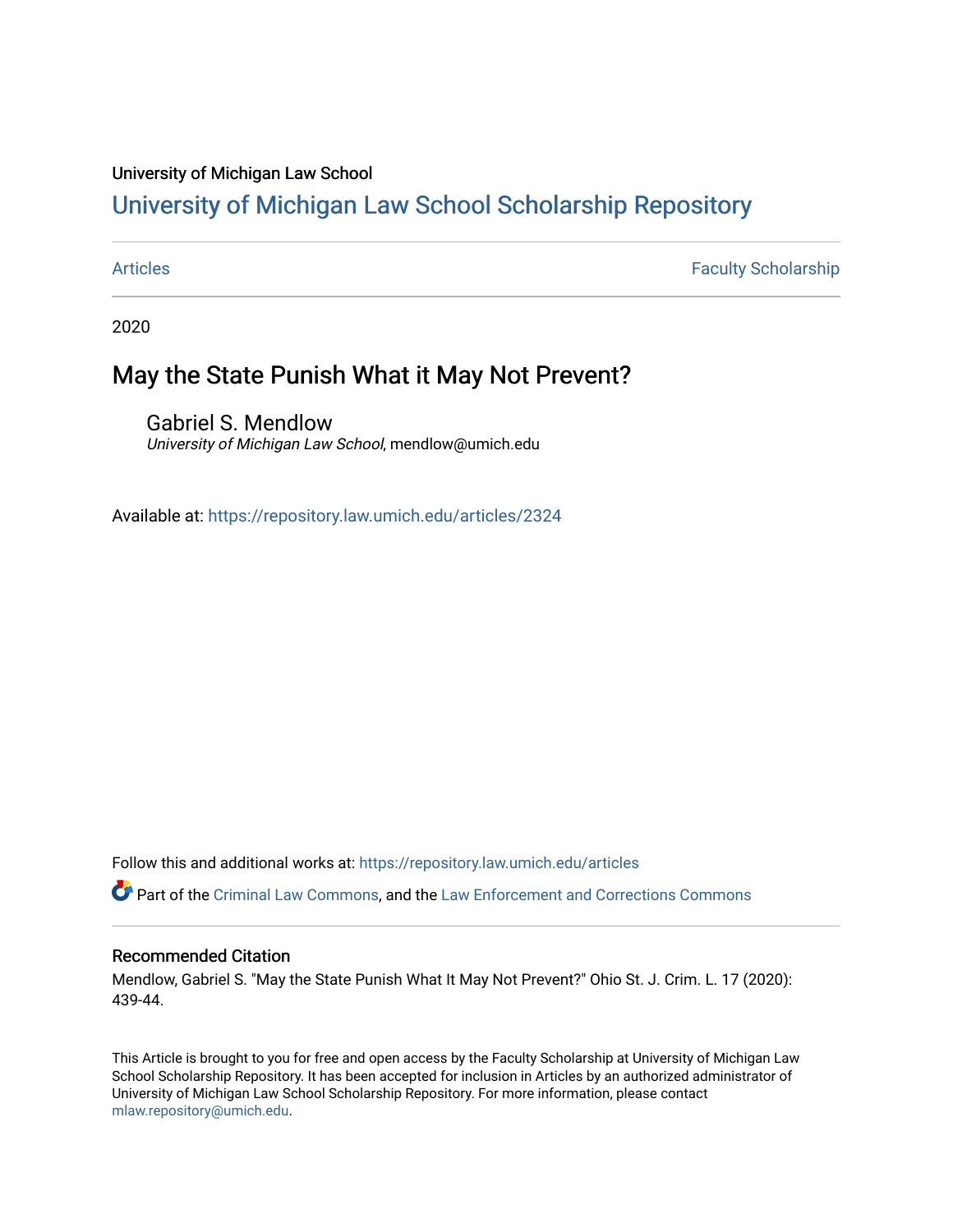### **May the State Punish What it May Not Prevent?**

<span id="page-1-11"></span>Gabriel S. Mendlow[\\*](#page-1-0)

In *Why Is It Wrong To Punish Thought?* I defended an overlooked principle of criminalization that I called the Enforceability Constraint.<sup>[1](#page-1-1)</sup> The Enforceability Constraint holds that the state may punish transgressions of a given type only if the state in principle may forcibly disrupt such transgressions on the ground that they are criminal wrongs. [2](#page-1-2) As I argued in the essay, the reason why the state is forbidden from punishing thought is that the state is forbidden from forcibly disrupting a person's mental states on the ground that they are criminally wrongful (as opposed to, say, on the ground that they pose a risk of imminent harm).<sup>[3](#page-1-3)</sup> My argument for the Enforceability Constraint was essentially moral. Suppose that the state would violate your rights if it disrupted a particular transgression of yours on the ground that it is a criminal wrong. It would seem to follow, or so I argued, that the state likewise would violate your rights if, acting for the reason that your transgression was a criminal wrong, the state imposed terrible consequences on you for committing it. But that is precisely what the state does when it punishes you. [4](#page-1-4)

<span id="page-1-10"></span>Kiel Brennan-Marquez does not address this moral argument in his essay attacking the Enforceability Constraint. [5](#page-1-5) The gravamen of his attack is instead a supposed counterexample—the offense of being "under the influence" of intoxicating drugs. [6](#page-1-6) It is an offense that Brennan-Marquez claims the state may punish but may never forcibly disrupt on grounds of criminal wrongfulness.<sup>[7](#page-1-7)</sup> Relying on this example, Brennan-Marquez concludes that the Enforceability Constraint is not a legitimate restriction on state power.<sup>[8](#page-1-8)</sup> He then asserts somewhat paradoxically that if the Enforceability Constraint did restrict the state's power to punish, it would unduly expand the state's power to police.<sup>[9](#page-1-9)</sup>

<span id="page-1-1"></span><span id="page-1-0"></span>Professor of Law and Professor of Philosophy, University of Michigan. I would like to thank the editors of the *Ohio State Journal of Criminal Law*, especially Nataliya Merkoulova.

<sup>1</sup> Gabriel S. Mendlow, *Why Is It Wrong To Punish Thought?*, 127 YALE L. J. 2342 (2018).

<sup>2</sup> *See id*. at 2370–76.

<sup>3</sup> *See id*. at 2376–84.

<sup>4</sup> *See id*. at 2371–73 (giving an informal proof of the Enforceability Constraint).

<span id="page-1-9"></span><span id="page-1-8"></span><span id="page-1-7"></span><span id="page-1-6"></span><span id="page-1-5"></span><span id="page-1-4"></span><span id="page-1-3"></span><span id="page-1-2"></span><sup>5</sup> *See* Kiel Brennan-Marquez, *Rethinking the Relationship Between Punishment and Policing: A Response to Gabriel Mendlow*, 17 OHIO ST. J. CRIM. L. 399 (2020).

<sup>6</sup> *Id*. at 402–404.

<sup>7</sup> *Id*. at 403-404.

<sup>8</sup> *Id*. at 404-407.

<sup>9</sup> *Id*. at 407.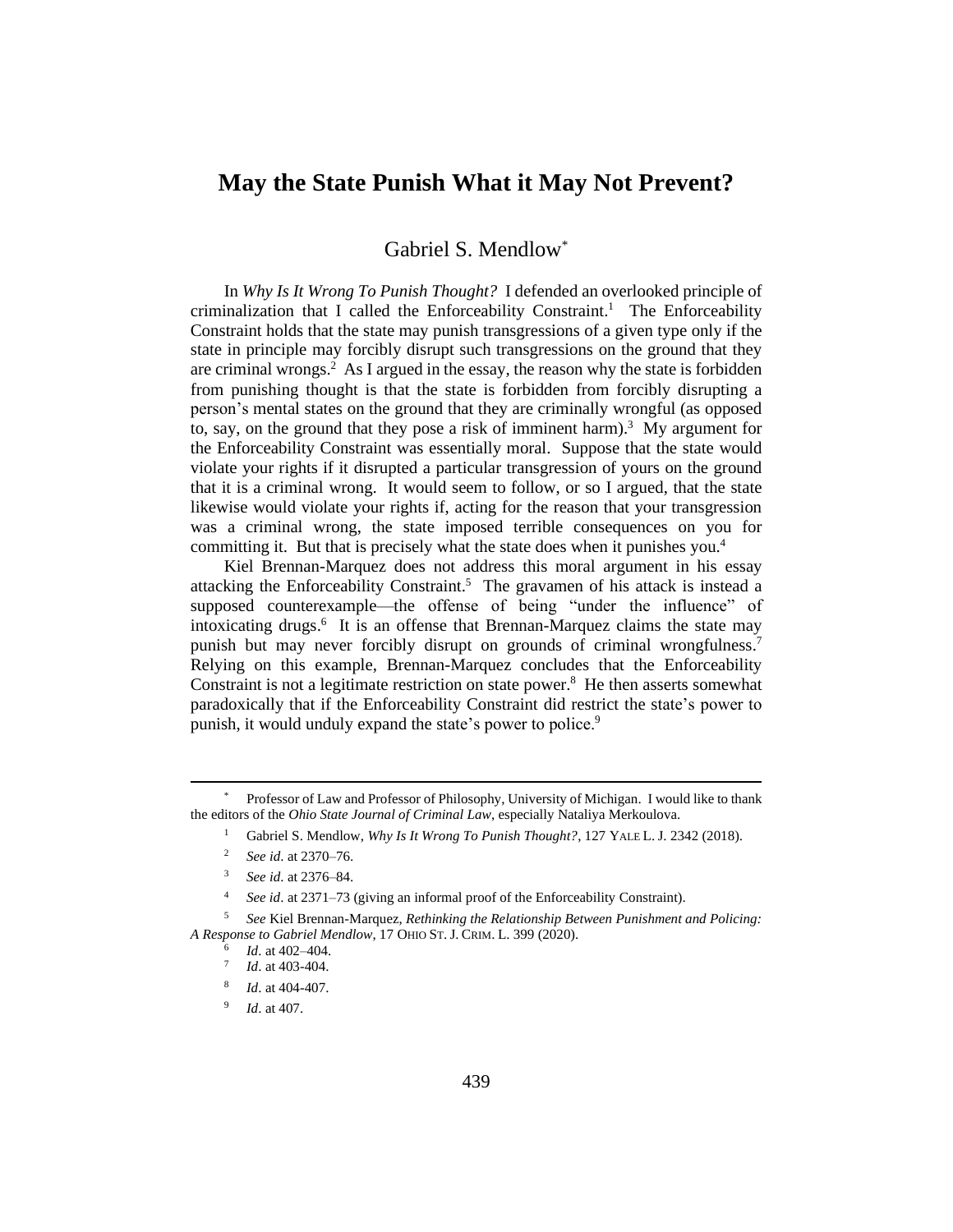I believe that Brennan-Marquez is mistaken on both counts. His counterexample is dubious, and the unjustified police violence he decries is not licensed or encouraged by the Enforceability Constraint.

Whether the offense of being "under the influence" of intoxicating drugs is a counterexample to the Enforceability Constraint turns on the answers to two questions: may the state punish a person merely for being in a physiological condition of intoxication, and, if so, is the state nevertheless forbidden from disrupting or undoing that condition on the ground that it is criminally wrongful? Neither question strikes Brennan-Marquez as difficult. "[T]here is no reason, in principle, that a state would be forbidden from criminalizing intoxication across the board, in private as well as in public," he asserts. [10](#page-2-0) Doing so "would not disrespect any fundamental limits on the state's authority to punish. . . . But even so, state officials would still lack authority, even in principle, to force compliance with the law directly,"<sup>[11](#page-2-1)</sup> because "undoing the influence of drugs in [a person's] system  $\dots$  is a direct violation of his bodily integrity."<sup>[12](#page-2-2)</sup>

Brennan-Marquez's confidence in these assertions puzzles me. I am especially puzzled by his conviction that the state "would not disrespect any fundamental limits on [its] authority to punish<sup>"[13](#page-2-3)</sup> if it punished a person for a mere physiological condition. Of the real-life intoxication offenses that he cites, the most pertinent displays ambivalence about this very issue. While virtually all intoxication offenses require some additional element, such as being in public, $14$  Brennan-Marquez has found a single intoxication offense that at first glance seems to criminalize mere intoxication itself. The offense is a California misdemeanor statute that makes it a crime to "use . . . or be under the influence of [a] controlled substance" not dispensed by a licensed professional.<sup>[15](#page-2-5)</sup> Nominally, the statute purports to proscribe mere intoxication, which is why Brennan-Marquez offers it as a counterexample to the Enforceability Constraint. Yet California's standard jury instructions suggest that the statute in practice criminalizes the *use* of an intoxicant rather than the state of being intoxicated. The instructions define being "under the influence of a controlled substance" not as a physiological condition but as an *activity* that causes a physiological condition. [16](#page-2-6) A person is "under the influence" of a controlled

<sup>&</sup>lt;sup>10</sup> *Id.* at 402 (citing CAL. HEALTH & SAFETY CODE § 11550 (West 2019)).

<sup>11</sup> *Id*.

<sup>12</sup> *Id*.

<sup>13</sup> *Id*.

<span id="page-2-4"></span><span id="page-2-3"></span><span id="page-2-2"></span><span id="page-2-1"></span><span id="page-2-0"></span><sup>14</sup> *See, e.g.*, IOWA CODE § 123.46(2) (2019) ("A person shall not be intoxicated in a public place"); *see* Brennan-Marquez, *supra* not[e 5,](#page-1-10) at 404 n.24.

<span id="page-2-5"></span><sup>15</sup> CAL. HEALTH & SAFETY CODE § 11550 (West 2019); *see* Brennan-Marquez, *supra* not[e 5,](#page-1-10) at 404 n.26.

<span id="page-2-6"></span><sup>&</sup>lt;sup>16</sup> CALCIM No. 2400, Using or Being Under the Influence of Controlled Substance (HEALTH & SAF. CODE § 11550 (West 2019)) (emphasis added); *see also* People v. Culberson, 295 P.2d 598, 599 (Cal. App. Dep't Super. Ct. 1956) (asserting that the "object" of the statute that criminalizes being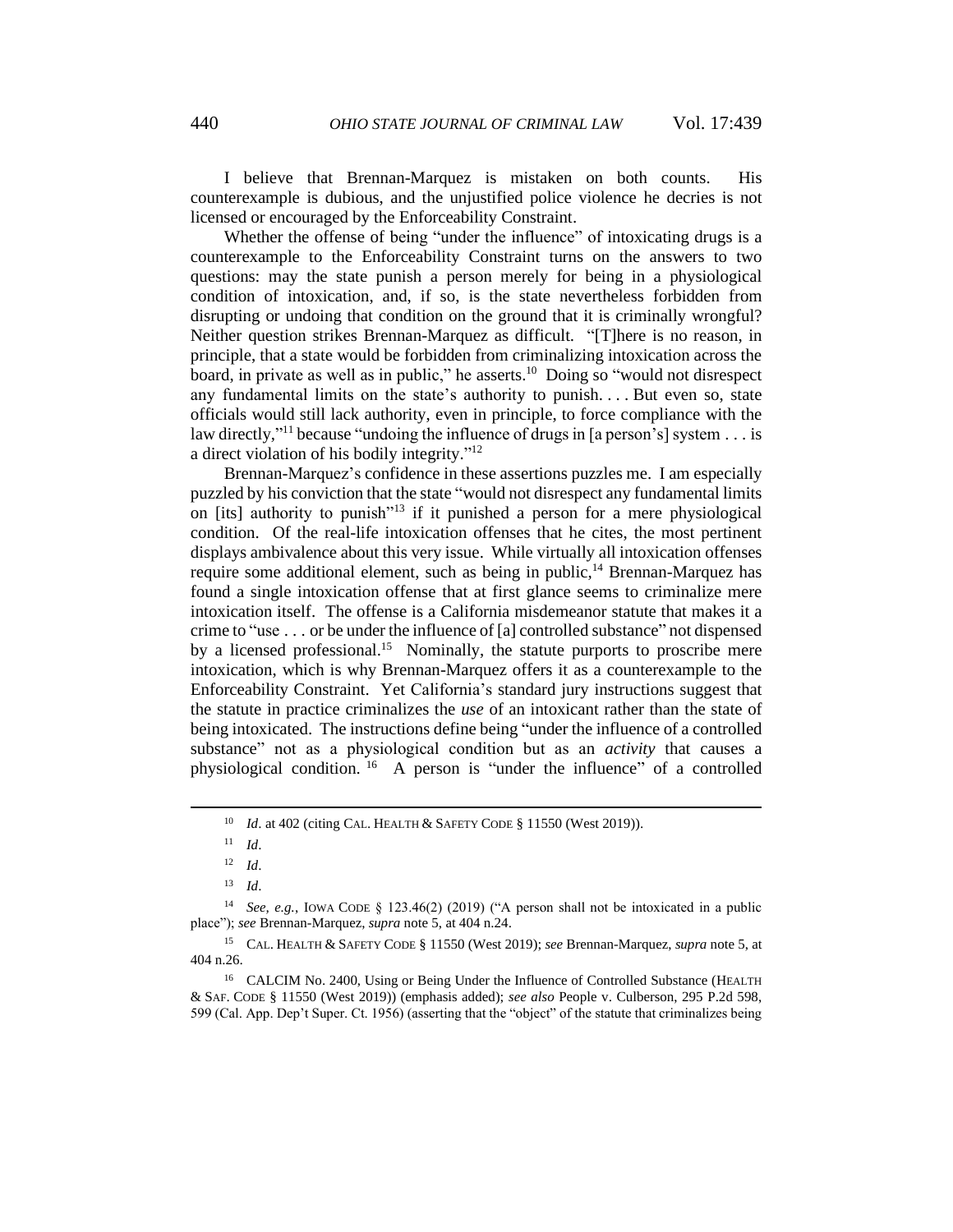substance, according to the jury instructions, "if that person *has taken or used* a controlled substance that has appreciably affected the person's nervous system, brain, or muscles or has created in the person a detectable abnormal mental or physical condition."[17](#page-3-0) Implemented according to these instructions, the statute treats intoxication as a proxy for use, in effect punishing use-that-causes-intoxication instead of punishing intoxication itself. [18](#page-3-1) Use is an activity that the state arguably may forcibly disrupt on grounds of mere criminality, provided the force deployed is not excessive. So the statute is not a clear counterexample to the Enforceability Constraint.

The statute actually would not be a clear counterexample to the Enforceability Constraint even if it did punish mere intoxication. As Brennan-Marquez notes, the critical question is "whether we can imagine means of interfering with [an offender's] activity—reversing his metabolism of the drug, or forcibly ejecting it from his system—that would be consistent with basic principles of individual dignity and bodily autonomy."<sup>[19](#page-3-2)</sup> Brennan-Marquez concludes almost immediately that no such means are imaginable, dismissing out of hand two methods he calls "abominable":<sup>[20](#page-3-3)</sup> "forcibly pump[ing] [an offender's] stomach"<sup>[21](#page-3-4)</sup> and "strap[ping] [him] down and inject[ing] a counteractive drug."<sup>[22](#page-3-5)</sup> These methods are no doubt impermissible. But we can easily imagine methods that are less offensive. One would be to detain an offender in a holding cell (the proverbial "drunk tank"), which would force the offender's body to metabolize and expel the intoxicant. Another method—as yet fanciful but certainly imaginable—would be to apply a patch to the offender's skin that painlessly leaches the intoxicant from the offender's blood. I do not find it obvious that either of these methods "is a direct [and impermissible] violation of [the offender's] bodily integrity."[23](#page-3-6) Ultimately, I am unsure of the permissibility of forcibly undoing an offender's physiological condition of intoxication, just as I am unsure of the permissibility of treating that condition as an object of punishment. The offense of mere intoxication raises hard questions about the limits of the right to bodily integrity and the scope of the criminal law. It is a dubious basis on which to reject the Enforceability Constraint.

<sup>23</sup> *Id.* at 404.

<sup>&</sup>quot;under the influence" of a controlled substance "is to control the *taking* of a narcotic" (emphasis added)).

<sup>17</sup> *Id*. (emphasis added).

<span id="page-3-4"></span><span id="page-3-3"></span><span id="page-3-2"></span><span id="page-3-1"></span><span id="page-3-0"></span><sup>18</sup> *See* Gabriel S. Mendlow, *The Elusive Object of Punishment*, 25 LEGAL THEORY 105 (2019) (arguing that the wrong a statute criminalizes is a function not only of the statute's text but also of the way the statute is enforced, administered, and understood).

<sup>19</sup> Brennan-Marquez, *supra* note [5,](#page-1-10) at 403.

<sup>20</sup> *Id.* 

<sup>&</sup>lt;sup>21</sup> *Id.* at 402-403 n.21 (citing Rochin v. California, 342 U.S. 165 (1952)).

<span id="page-3-6"></span><span id="page-3-5"></span><sup>22</sup> *Id.* at 402.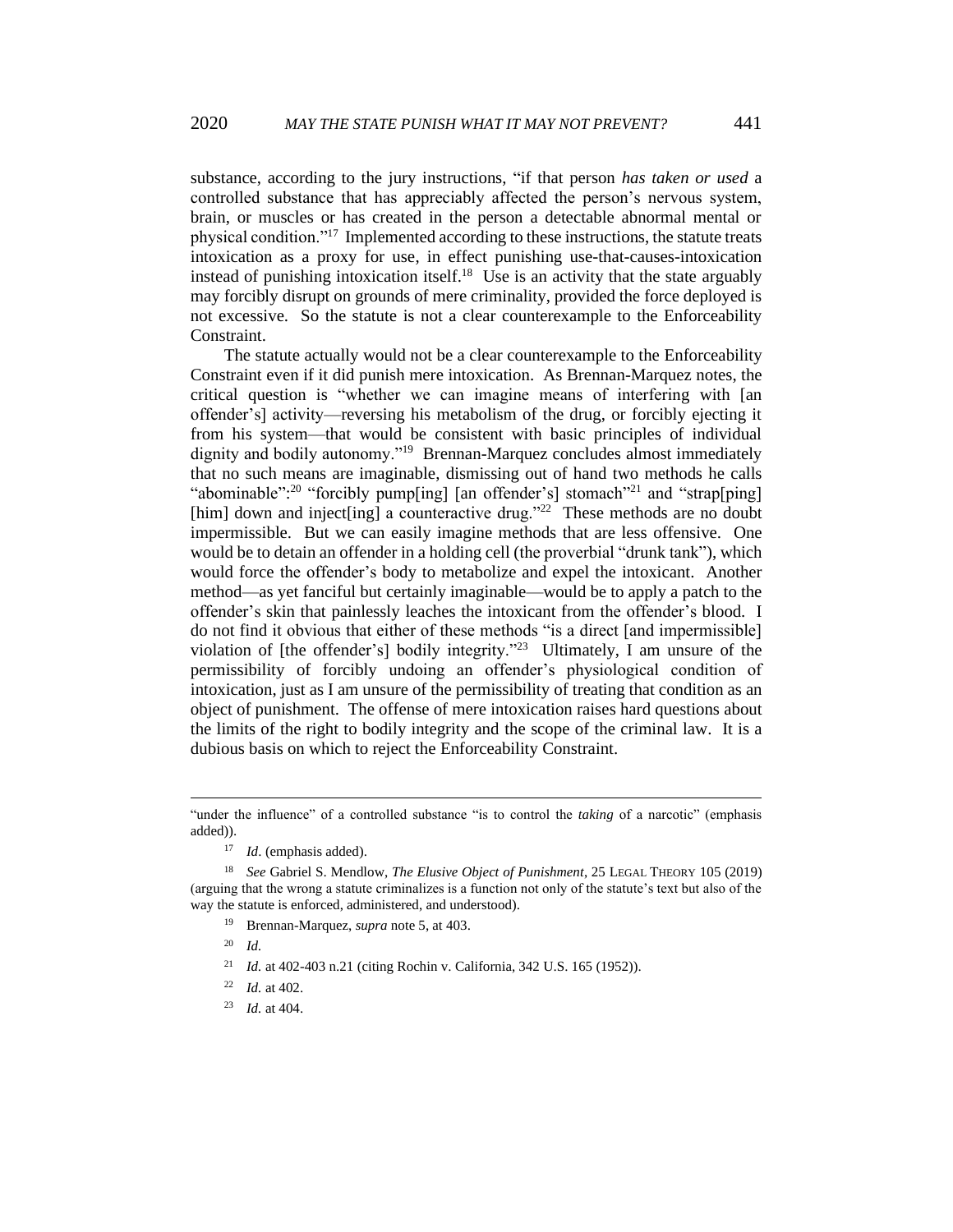A sounder basis would be a philosophical edifice of the sort that Brennan-Marquez says is his eventual goal to build, namely, an account of criminal law, grounded in a "political theory . . . that explains and legitimates the state's oftenviolent, more-than-occasionally deadly, exercise of enforcement power; if not in all times and places, at least in contemporary liberal-democratic legal regimes."<sup>[24](#page-4-0)</sup> Brennan-Marquez very reasonably does not attempt to build the entire edifice in his short essay. He instead lays a foundation stone, arguing that "the reality of how police wield power today [should] cause us to reconsider the viability of the Enforceability Constraint as a first principle of criminal law."[25](#page-4-1) Thanks to the Enforceability Constraint, claims Brennan-Marquez, "the mere *existence* of a criminal statute . . . is typically understood to confer [on] the police authority to enforce the statute's terms." [26](#page-4-2) All criminal statutes therefore seem to license a measure of police violence—violence that too easily can become excessive. As Brennan-Marquez observes, a person who unlawfully sells loose cigarettes "may be arrested and have his contraband seized—including, if need be, by physical force. In practice, however, it turns out the vendor could also be subject to greater intrusion. He could be harassed and humiliated. He could be put in a chokehold. He could be strangled to death."<sup>[27](#page-4-3)</sup> Brennan-Marquez acknowledges that these abuses aren't licensed by the Enforceability Constraint. The principle forbids force that is unreasonable and forbids all force whatsoever when any amount would prove excessive in practice.<sup>[28](#page-4-4)</sup> But these restrictions do not go far enough, in Brennan-Marquez's view. "The conceptual question," he says, "is why reasonableness as to the *type* of force *permitted* in the course of law enforcement—as opposed to the more primary question of whether *any* direct force is warranted—should be asked to do so much work."[29](#page-4-5)

If this is an argument against the Enforceability Constraint, it is unsound. Brennan-Marquez is surely right that the police are sometimes too violent. He may also be right that one reason why the police are sometimes too violent is the way our legal order conceives the relationship between policing and the penal law. Echoing me, he notes that in our system of criminal administration "the mere *existence* of a criminal statute . . . is typically understood to confer [on] the police authority to enforce the statute's terms." [30](#page-4-6) The law therefore governs "the *type* of force permitted," not "whether *any* direct force is warranted."[31](#page-4-7) But Brennan-Marquez is wrong to think that these features of our legal order flow from the Enforceability

- <span id="page-4-6"></span><span id="page-4-5"></span><span id="page-4-4"></span><sup>29</sup> Brennan-Marquez, *supra* note [5,](#page-1-10) at 406.
- <sup>30</sup> *See* Mendlow, *supra* not[e 1,](#page-1-11) at 2370.
- <span id="page-4-7"></span><sup>31</sup> *Id*.

<sup>24</sup> *Id.* at 405.

<span id="page-4-1"></span><span id="page-4-0"></span><sup>25</sup> *Id.* at 406.

<span id="page-4-2"></span><sup>26</sup> *Id*. at 405.

<span id="page-4-3"></span><sup>27</sup> *Id.* at 406.

<sup>28</sup> *See* Mendlow, *supra* not[e 1,](#page-1-11) at 2373–74.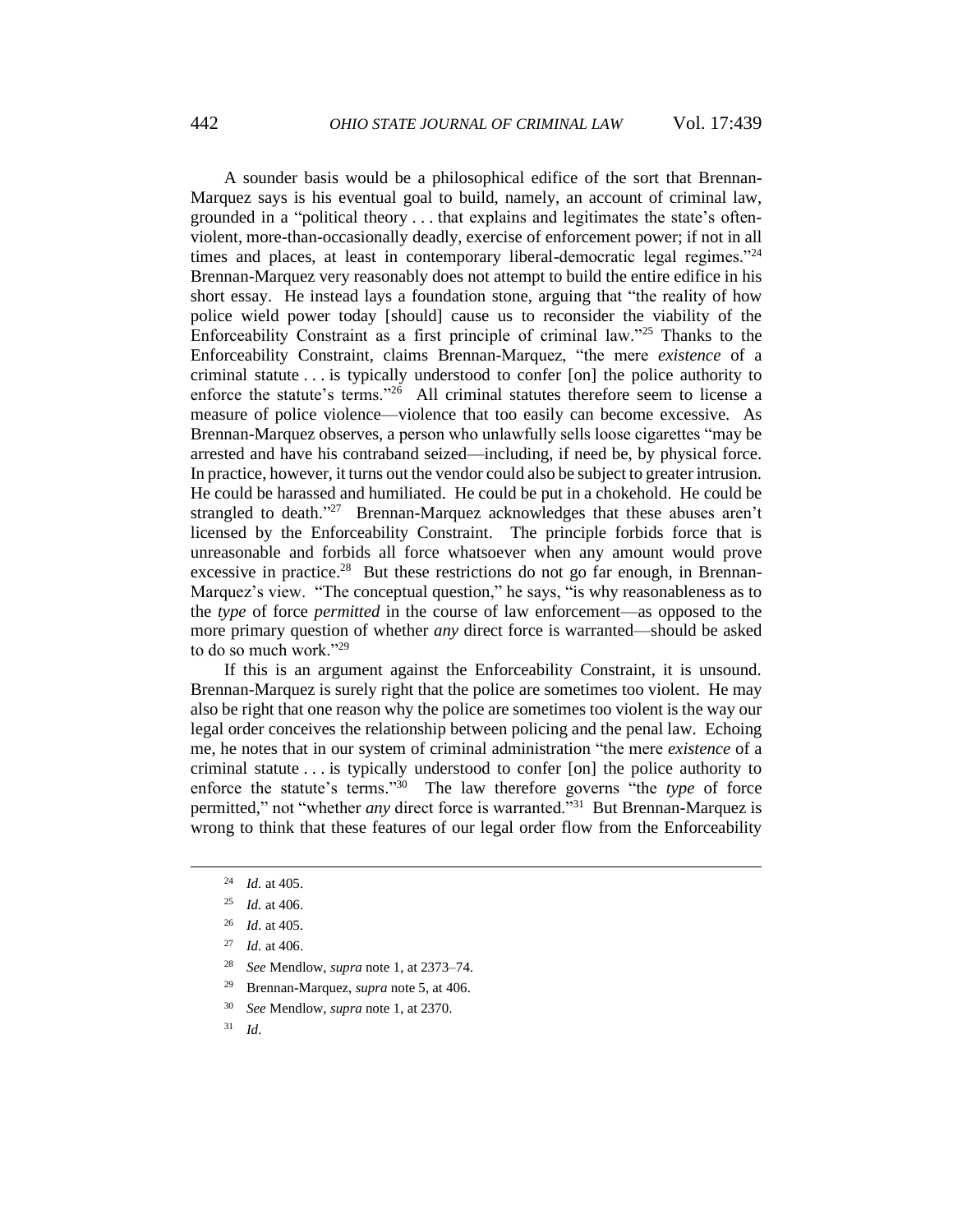Constraint. The Enforceability Constraint holds that the state may punish actions of a given type only if thwarting such actions directly is not wrong in itself. Thus, the Enforceability Constraint entails that *in principle* the state may thwart any properly criminalized action on the ground that it is criminally wrongful. But the Enforceability Constraint does not entail that if actions of a given type are properly criminalized, then the state may grant enforcement officials the legal power to thwart such actions routinely. What the state may do in principle is one thing. What its officials may be empowered to do in practice is another. The Enforceability Constraint does not license regular police violence. Much less does it encourage police brutality. Blaming the Enforceability Constraint for police brutality is like blaming Charles Darwin for Social Darwinism.

Confusion over the scope of the Enforceability Constraint may stem in part from my occasional use of the term "authority" when expressing the principle informally. In *Why Is It Wrong To Punish Thought?* I said that "the state's authority to punish transgressions of a given type extends no further than its authority to disrupt transgressions of that type using direct compulsive force."[32](#page-5-0) Perhaps because of this formulation, Brennan-Marquez attributes to me the view that "the state may not punish at  $t_2$  an activity that officials do not even have authority to control at  $t_1$ ."<sup>[33](#page-5-1)</sup> The attribution is roughly correct if he means "authority" in a *moral* sense, such that the clause "officials do not even have authority to control [the activity]" is equivalent to "it would be *morally impermissible in all circumstances* for officials to control the activity."[34](#page-5-2) It is precisely my view that the state may not punish an activity if it would be morally impermissible in all circumstances for officials to control it. But Brennan-Marquez's attribution is mistaken if he means "authority" in a positive legal sense, such that the clause "officials do not even have authority to control [the activity]" is equivalent to "officials have not been granted the *legal power* to control the activity." It is not my view that the state may punish an activity only if legal officials have been granted the legal power to control it. The Enforceability Constraint speaks to what the state may do in principle. It doesn't speak to what the state should do in practice or should empower its enforcement officers to do routinely. So I agree with Brennan-Marquez when he says that "there is nothing infirm about a legal order in which officials are not authorized [i.e., granted the legal power] to control every activity legitimately subject to criminal sanction."[35](#page-5-3) I disagree only with his assertion that such a legal order conflicts with the Enforceability Constraint. Consistent with the Enforceability Constraint, a state may

<sup>32</sup> Mendlow, *supra* note [1,](#page-1-11) at 2383.

<sup>33</sup> Brennan-Marquez, *supra* note [5,](#page-1-10) at 400.

<span id="page-5-3"></span><span id="page-5-2"></span><span id="page-5-1"></span><span id="page-5-0"></span><sup>&</sup>lt;sup>34</sup> Brennan-Marquez himself seems to use "authority" in a moral sense sometimes, as when he first formulates the Enforceability Constraint. He writes, for example, "[A]uthority to control is a prerequisite of authority to punish; if the state may not directly control an activity . . . [it] is likewise forbidden from imposing criminal sanctions on the same activity after the fact." *Id.* at 399 (citing Mendlow, *supra* note 1, at 2370).

<sup>35</sup> Brennan-Marquez, *supra* note 5, at 400.